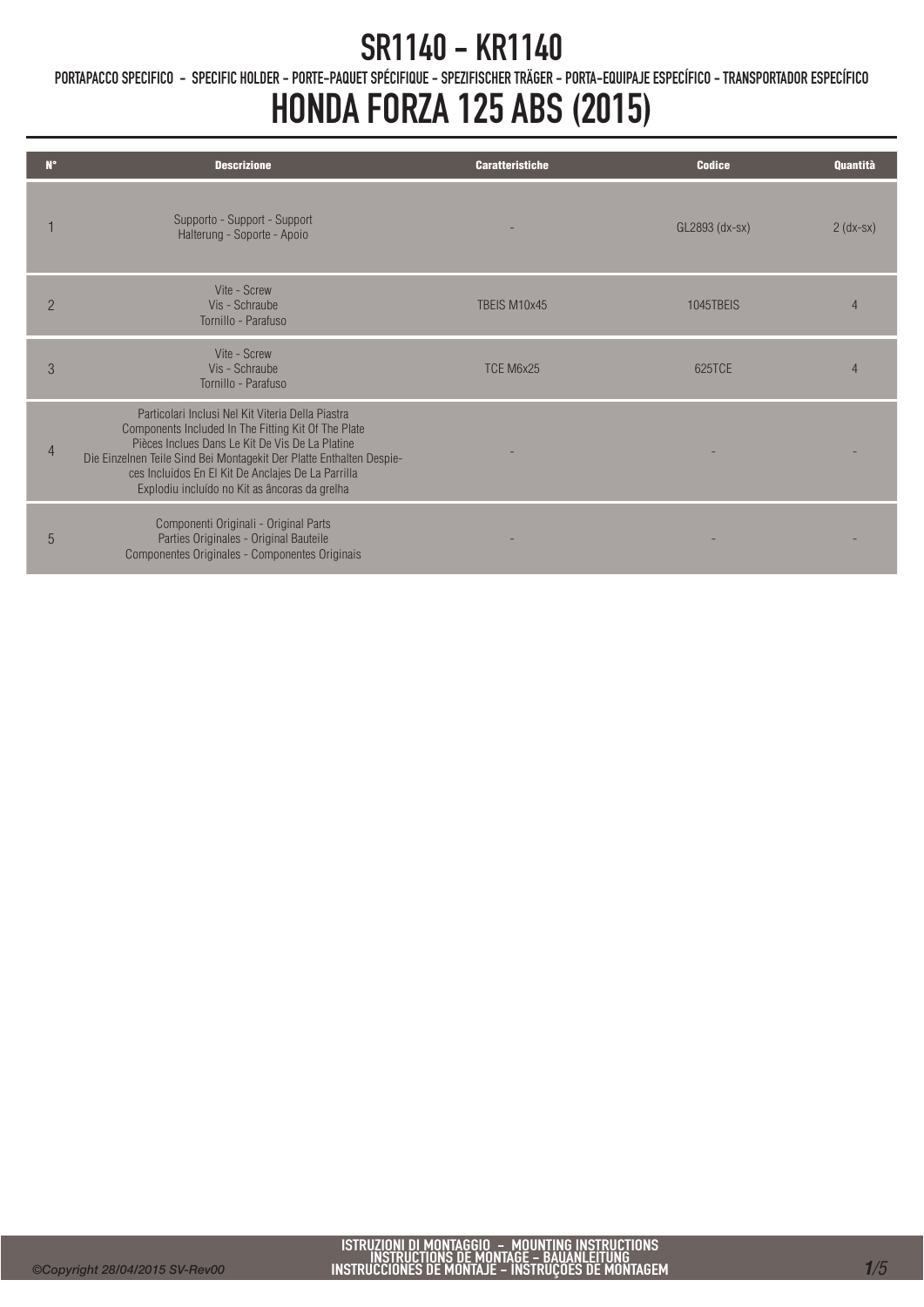PORTAPACCO SPECIFICO - SPECIFIC HOLDER - PORTE-PAQUET SPÉCIFIQUE - SPEZIFISCHER TRÄGER - PORTA-EQUIPAJE ESPECÍFICO - TRANSPORTADOR ESPECÍFICO

## HONDA FORZA 125 ABS (2015)



ISTRUZIONI DI MONTAGGIO – MOUNTING INSTRUCTIONS<br>INSTRUCTIONS DE MONTAGE – BAUANLEITUNG<br>INSTRUCCIONES DE MONTAJE – INSTRUÇÕES DE MONTAGEM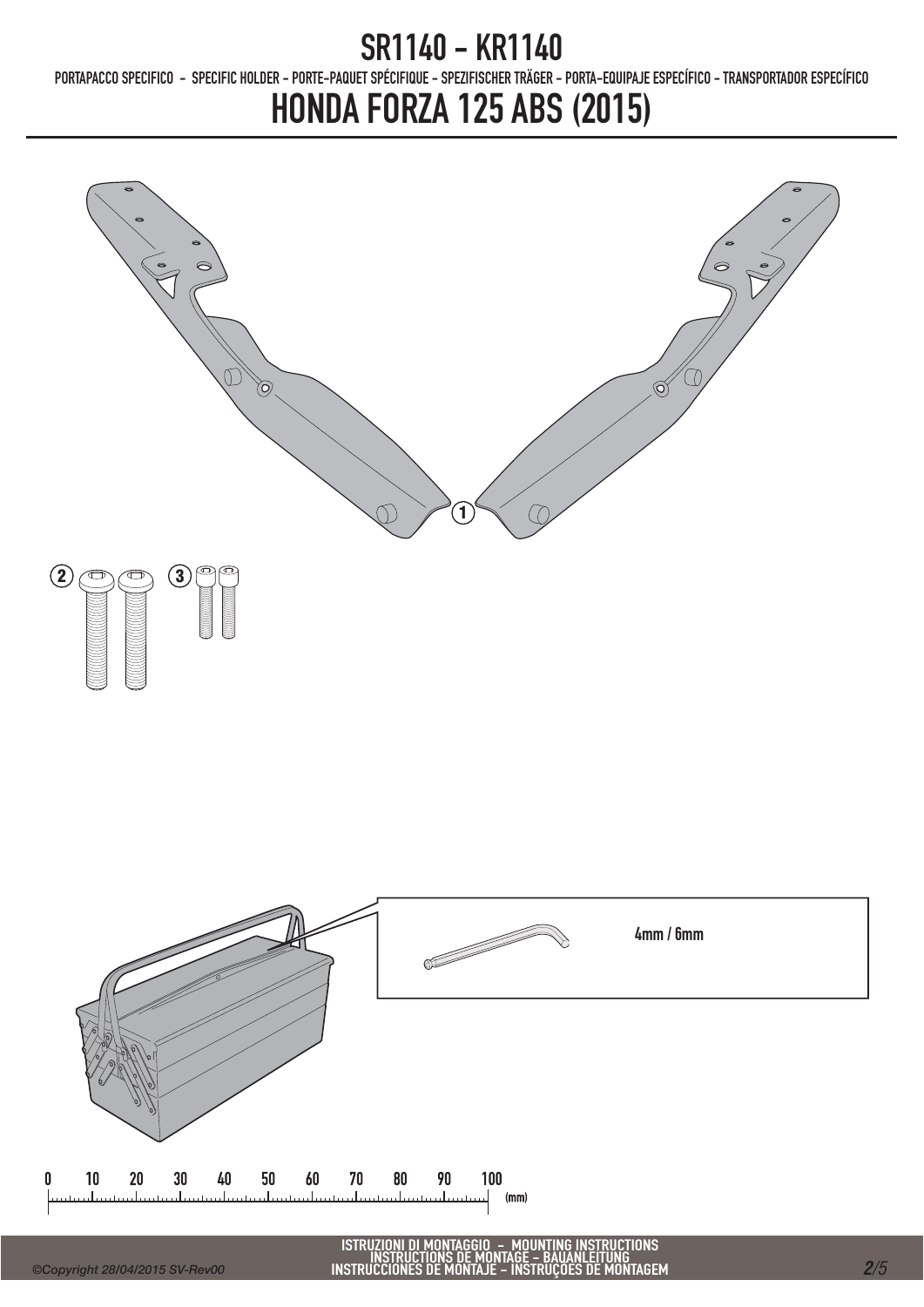PORTAPACCO SPECIFICO - SPECIFIC HOLDER - PORTE-PAQUET SPÉCIFIQUE - SPEZIFISCHER TRÄGER - PORTA-EQUIPAJE ESPECÍFICO - TRANSPORTADOR ESPECÍFICO

# HONDA FORZA 125 ABS (2015)

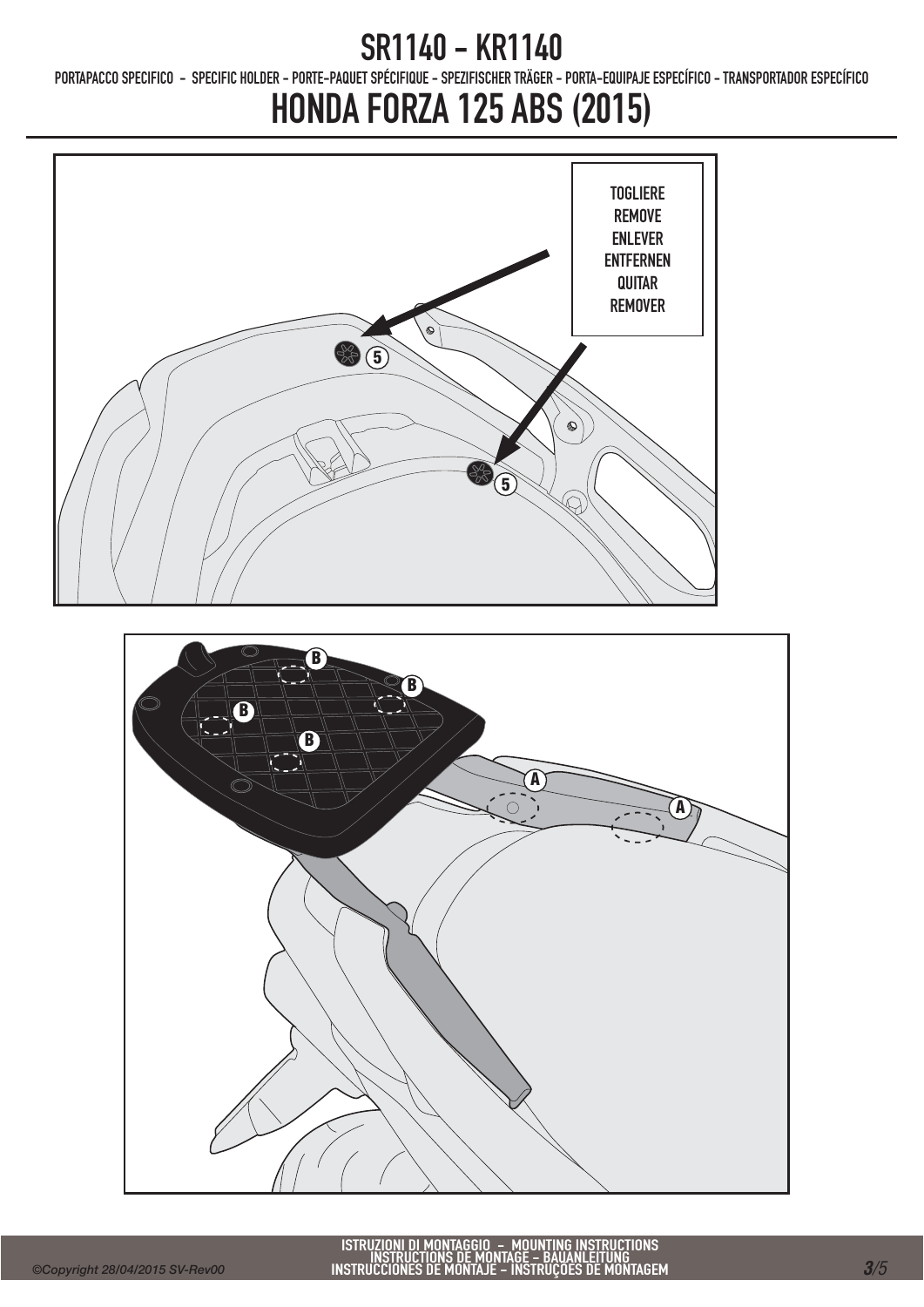PORTAPACCO SPECIFICO - SPECIFIC HOLDER - PORTE-PAQUET SPÉCIFIQUE - SPEZIFISCHER TRÄGER - PORTA-EQUIPAJE ESPECÍFICO - TRANSPORTADOR ESPECÍFICO

# HONDA FORZA 125 ABS (2015)